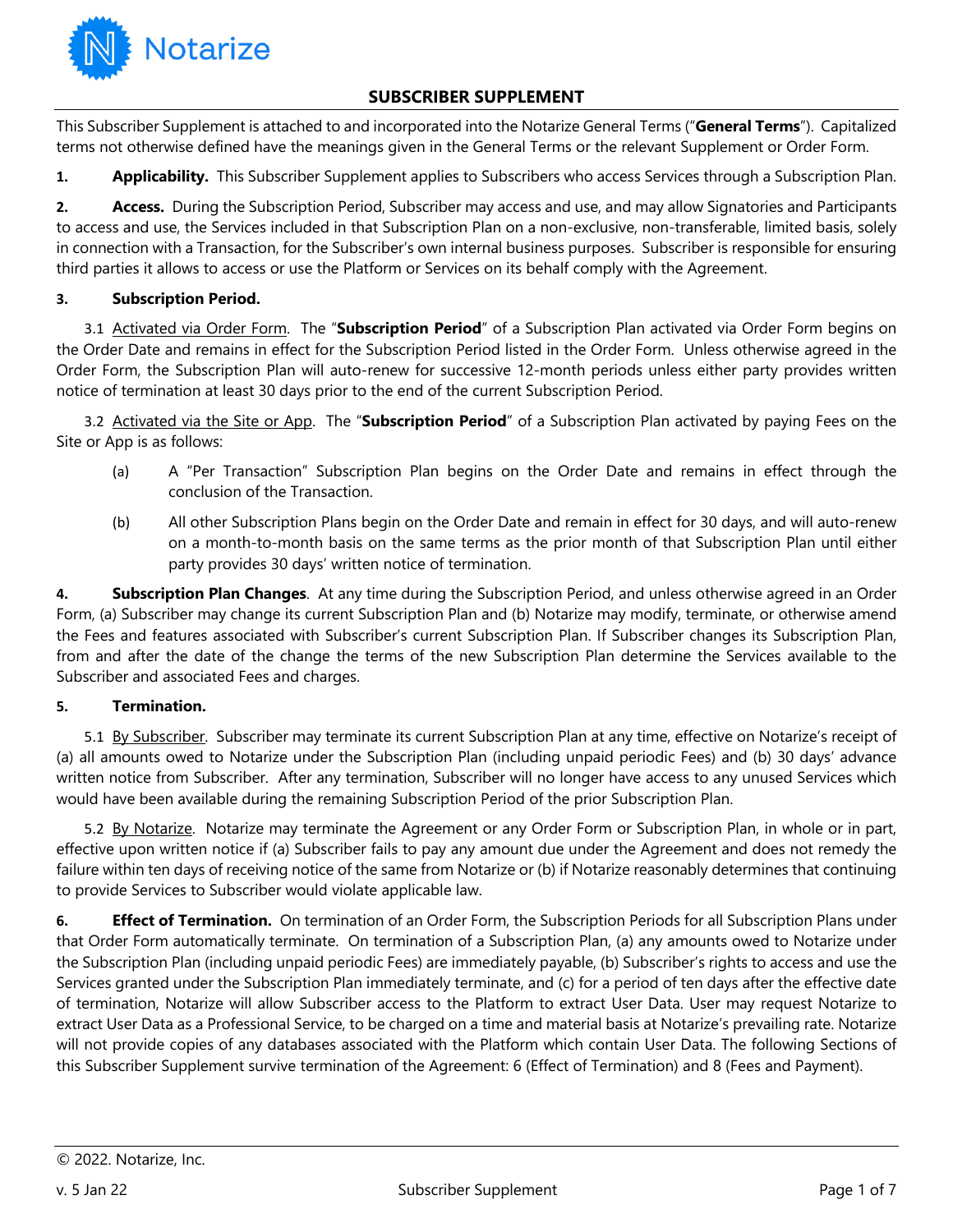

**7. Professional Services.** Notarize will provide Professional Services (if any) as described in the Order Form. Professional Services Fees will be listed in the Order Form. Unless otherwise agreed in the Order Form, Notarize will provide all Professional Services on a time and materials basis.

#### **8. Fees and Payment.**

8.1 Generally. Subscriber will pay the Fees described in the Order Form, which accrue beginning on the date listed in the Order Form. Fees are non-refundable except as provided in the Agreement or the Order Form. All Fees not described in this Section 8 (such as "Per-Notarization" or "Per-Document" Fees, overages or other charges, Additional Fees, and Services beyond the scope of the Subscription Plan), are payable based on the terms of the Subscription Plan.

8.2 Periodic Fees. Periodic Fees (such as Platform access Fees payable monthly or annually) for Subscription Plans activated via Order Form are due 30 days from the invoice date. Periodic Fees for Subscription Plans activated via the Site or App are payable in full at the beginning of each Subscription Period.

8.3 "Per-Transaction" Fees. "Per-Transaction" Fees ("**Transaction Fees**") are due 30 days from completion of the Transaction. Additional Fees are payable if Subscriber requires additional Service add-ons for the Transaction ("**Additional**  Fees<sup>"</sup>). Questions related to payment terms may be directed to finance@notarize.com.

8.4 Payment Method. To be valid, each payment method must permit Notarize to charge and receive payment of all amounts due, from time to time, under any applicable Subscription Plan and for any other charges Subscriber incurs. If Subscriber chooses automatic payment, Fees are charged automatically via Subscriber's chosen payment method (provided it is accepted through the Platform) as described in the Order Form, and may occur: (a) at the time the Subscription Plan is activated, (b) when Subscriber confirms a prompt for payment within the Platform, or (c) at the end of the billing cycle. SUBSCRIBER HEREBY AUTHORIZES NOTARIZE OR ITS AGENT TO CHARGE SUBSCRIBER'S PAYMENT METHOD ON A RECURRING BASIS FOR SUBSCRIPTION PLAN FEES, ALL APPLICABLE TAXES, AND ANY OTHER RECURRING CHARGES INCURRED IN CONNECTION WITH SUBSCRIBER'S USE OF THE SERVICES.

8.5 Invoicing. If Subscriber is invoiced for Fees, Subscriber will pay invoices in full (without deduction, set-off, or counterclaim) within 30 days from the date of the invoice in US dollars at Notarize's address or to an account specified by Notarize. Past due amounts will bear a late payment charge, until paid, at the rate of 1.5% per month or the maximum amount permitted by law, whichever is less.

8.6 Taxes. All Subscriber payments are exclusive of federal, state, local and foreign taxes, duties, tariffs, levies, withholdings and similar assessments (including sales, use, and value added taxes), and Subscriber is responsible for the payment of all such charges, excluding taxes based on Notarize's income. All amounts due hereunder will be grossed-up for any withholding taxes imposed by any foreign government.

**9. Warranties.** Notarize warrants to Subscriber that: (a) the Services will be performed by qualified personnel with all required licenses, commissions or approvals, (b) any Notary Users provided by Notarize (e.g., NOD Notaries) will perform Notarizations under the Agreement in compliance with Applicable Notary Law, (c) Services unrelated to Notarizations or electronic signatures will comply with all laws applicable to cloud services providers, and (d) Platform software will be scanned using commercially available virus scanning and removal software consistent with good industry practice. The foregoing warranties do not apply if the Services are not used in accordance with the Agreement or Notarize's instructions, if a non-conformity is caused by a User or any third-party product or service, or to Unpaid Access.

10. **Cooperation.** Subscriber acknowledges that effective performance of Services depends on Subscriber's provision of accurate information and resources, and may rely on external providers upon which Notarize has no authority. Subscriber will timely provide Notarize, at no charge, (a) all information and cooperation reasonably requested to facilitate Notarize's provision of the Services, (b) all resources, consents, and licenses reasonably necessary to permit Notarize to provide the Services that are not otherwise identified as Notarize's responsibility, and (c) access to appropriate Subscriber personnel for cooperative activities.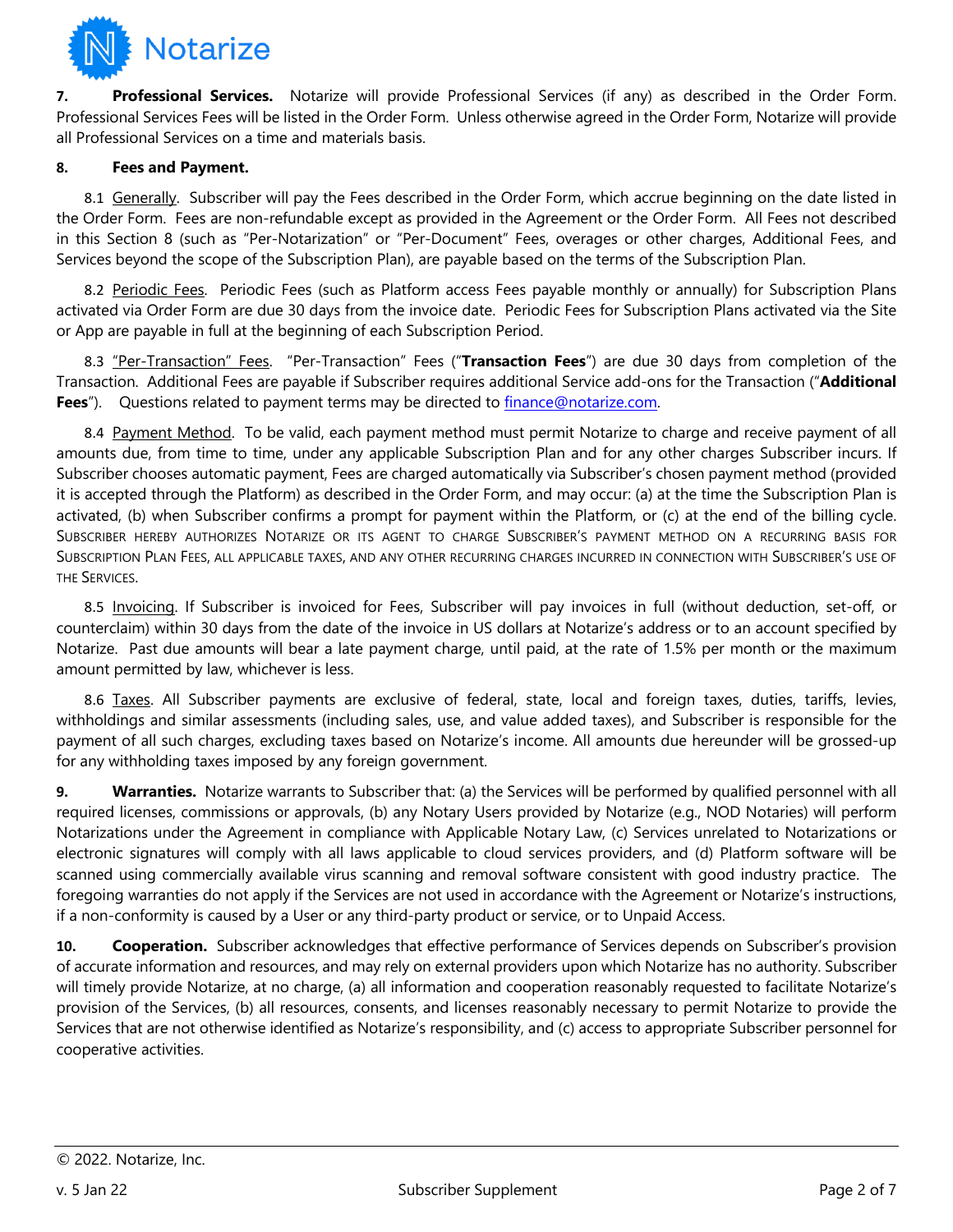

#### **11. Publicity.**

11.1Subscriber Marks. If Subscriber is a Business, Subscriber hereby grants Notarize a limited, non-exclusive, nontransferable right to display Subscriber's logo, trademarks, trade names, service marks or trade dress, and similar materials (collectively "**Subscriber Marks**") on the Site and in Notarize marketing materials to indicate that the Subscriber is or intends to be a Notarize customer or user of private-label Services, if Notarize, in its sole discretion, agrees to provide private-label Services to Subscriber. Subscriber also consents to the inclusion of Subscriber Marks in customer lists that may be published as part of Notarize's marketing and promotional efforts. Notarize acknowledges that, as between the parties, Subscriber is the sole and exclusive owner of Subscriber Marks and all goodwill associated with Subscriber Marks, and that any associated goodwill created by the Agreement inures solely and exclusively to Subscriber.

11.2Notarize Marks. At Notarize's option, Subscriber may post on its website, in a commercially reasonable location and format, Notarize Marks designated by Notarize for that purpose, and may indicate that Subscriber is or intends to become a Notarize customer. Notarize grants Subscriber a limited, non-exclusive, non- transferable permission to display the Notarize Marks on its website and in its marketing materials solely for that purpose. Subscriber acknowledges that, as between the parties, Notarize is the sole and exclusive owner the Notarize Marks and all goodwill associated with the Notarize Marks, and that any associated goodwill created by the Agreement inures solely and exclusively to Notarize.

11.3 Conditions of Use. In order to preserve the inherent value of the Notarize Marks and Subscriber Marks, respectively, each party shall maintain a level of the quality of products and services offered at least as high as immediately prior to the Order Date. Subscriber may end Notarize's use of Subscriber Marks, and Notarize may end Subscriber's use of Notarize's Marks, at any time after notice and a reasonable wind-down period.

11.4Public Announcement. Within 10 business days after the Order Date, Subscriber and Notarize may work together to produce a press release announcing the Subscriber relationship. With Subscriber's approval, which will not be unreasonably withheld, conditioned or delayed, Notarize will issue the press release.

**12. Data Security.** Notarize's standard data security practices apply to User Data as described in the Security Statement. Notarize has implemented and will maintain appropriate technical, physical and organizational measures in compliance with applicable law intended to protect User Data against accidental, unauthorized or unlawful access, disclosure, alteration, loss, or destruction. Notarize will, as soon as reasonably practicable, notify Subscriber in writing of any material changes made to its security measures governing the User Data.

12.1Data Storage Location. Notarize uses a United States-based cloud "region" for processing, storing or accessing User Data. Additionally, Notarize will notify the Subscriber in advance if it uses a cloud region in a location outside of the United States.

12.2Security Incidents Notifications. As further described in the Security Supplement, notifications of Security Incidents will be delivered to one or more of Subscriber's administrators by telephone with a confirming email. Notarize does not notify any individual who is affected by a Security Incident that a Security Incident has occurred unless notification is legally required. Subscriber is responsible for issuing notices to individual Users other than those that Notarize is legally required to provide. A report of a Security Incident to Subscriber or to any individual is not an acknowledgement by Notarize of any fault or liability with respect to the Security Incident. Notarize will provide reasonable cooperation with Subscribers at Subscriber's expense with respect to investigation, regulatory proceedings, or litigation arising from a Security Incident.

12.3Documentation. No more than once every 12 months, Subscriber may request the following information from Notarize with no fewer than 14 business days' advance notice: (a) information regarding Notarize's data backup plan; (b) proof that Notarize is currently covered by cyber insurance; (c) an executive summary of the most recent penetration test that was performed on Notarize's networks that support Services provided to Subscriber; and (d) executive summary of the most recently completed System and Organization Controls 2 (SOC 2®) Type I or II, as applicable.

12.4Subscriber's Responsibility. Subscriber will notify Notarize promptly if it knows of or reasonably suspects misuse of its accounts or authentication credentials, or a Security Incident related to the Platform.

**13. Support and Maintenance Services.** This Section 13 lists the Support Services and expected service level availability for certain Services Notarize provides to Subscribers.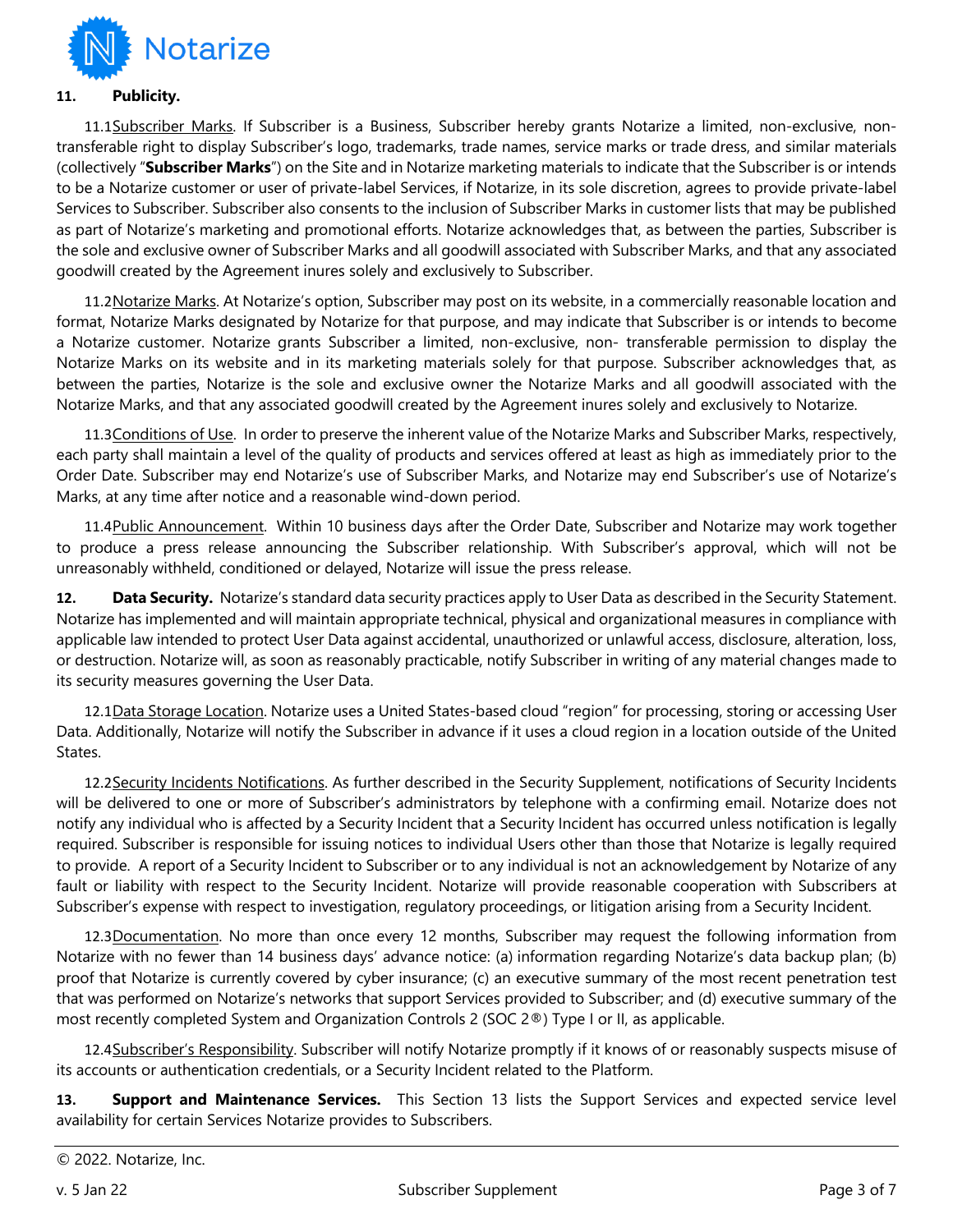

"**Error**" means either (a) a failure or deviation of any portion of the Services to substantially conform to applicable User Documentation or (b) an interruption in Services availability outside of Scheduled Downtime.

"**Error Correction**" means a procedure, modification, or addition to the Services that (a) removes an Error, (b) otherwise establishes material conformity of the Services to the User Documentation, or (c) when implemented in the regular operation of the Services, eliminates an Error's adverse effect without material loss of performance.

"**Updates**" means modifications and enhancements to the Platform developed by or on behalf of Notarize, including security patches and new versions.

"**User Documentation**" means the Platform documentation Notarize provides to Users.

"**Workaround**" means a temporary bypass, procedure or routine that (a) when implemented, eliminates an Error's adverse effect without material loss of performance and (b) does not require unreasonable Subscriber effort to implement and use. "**Workaround**" excludes Error Corrections.

13.2Support and Maintenance. Throughout the relevant Subscription Period, Notarize will provide support for the following types of requests (collectively, the "**Service Requests**") related to the Services in use by Subscriber:

- (a) *Services Support*. Subscriber has direct access to Notarize personnel responsible for troubleshooting, receipt of Error reports and general questions regarding the use and operation of the Services , including support for new account onboarding. Subscriber also has access to Notarize's technical management support personnel for escalation purposes.
- (b) *General User Support*. Notarize provides User support during business hours for general inquiries regarding use of the Services such as non-technical "how-to" questions and other minor technical questions.
- (c) *Service Updates*. Notarize provides, at no additional charge to Subscriber, any available Updates to the Services within 15 days from the date that the Update is completed and in a form ready for acceptance testing and implementation. Notarize also provides updated User Documentation, as necessary, to reflect any changes to the Service due to an Update or Error Correction.
- (d) *Helpdesk Support*. Notarize provides helpdesk support via phone, chat, and email during business hours for resolution of Service Requests. Notarize assigns the appropriate priority to all reported or discovered Errors, as reasonably determined by Notarize after consultation with Subscriber and consistent with good industry practices. The criteria for assigning a particular priority level are as follows:

| <b>Priority Level</b> | <b>Conditions</b>                                                                                                                                                                                                                                                                                 |
|-----------------------|---------------------------------------------------------------------------------------------------------------------------------------------------------------------------------------------------------------------------------------------------------------------------------------------------|
| <b>High Priority</b>  | <b>Critical Business Impact.</b> The Error seriously affects the functionality of the Services (or<br>component thereof), but can be circumvented so that most of the significant functionality of the<br>Services (or component thereof) is available.                                           |
| Low Priority          | <b>Minimal Business Impact</b> . The Error can be circumvented such that the Services (or component<br>thereof) can be used with only slight inconvenience. The problem can be considered insignificant<br>and has no significant effect on the usability of the Services (or component thereof). |

1. Notarize's Workarounds and Error Corrections will interoperate with all components of the Services in use at the time the Workaround or Error Correction is provided. Notarize is responsible for installation of all Error Corrections. Help-desk tickets are used to track all Service Requests including Error reports and User inquiries, and remain open until the Service Request has been addressed in the manner shown below:

| <b>Priority Level</b> | <b>Conditions for Closure of Help-Desk Ticket</b>                                                                                                                                                                                                                                                                                                                                                  |
|-----------------------|----------------------------------------------------------------------------------------------------------------------------------------------------------------------------------------------------------------------------------------------------------------------------------------------------------------------------------------------------------------------------------------------------|
| <b>High Priority</b>  | The Error is considered resolved and closed when an Error Correction has been fully implemented.                                                                                                                                                                                                                                                                                                   |
| Low Priority          | The Error is considered resolved and closed when one of the following occurs: (i) Subscriber<br>receives an Error Correction that resolves the Error or, if not an Error, then communication or<br>clarification about the issue and information regarding the request, comment, etc. is provided, or<br>(ii) 10 business days have elapsed since Notarize's communication of the information that |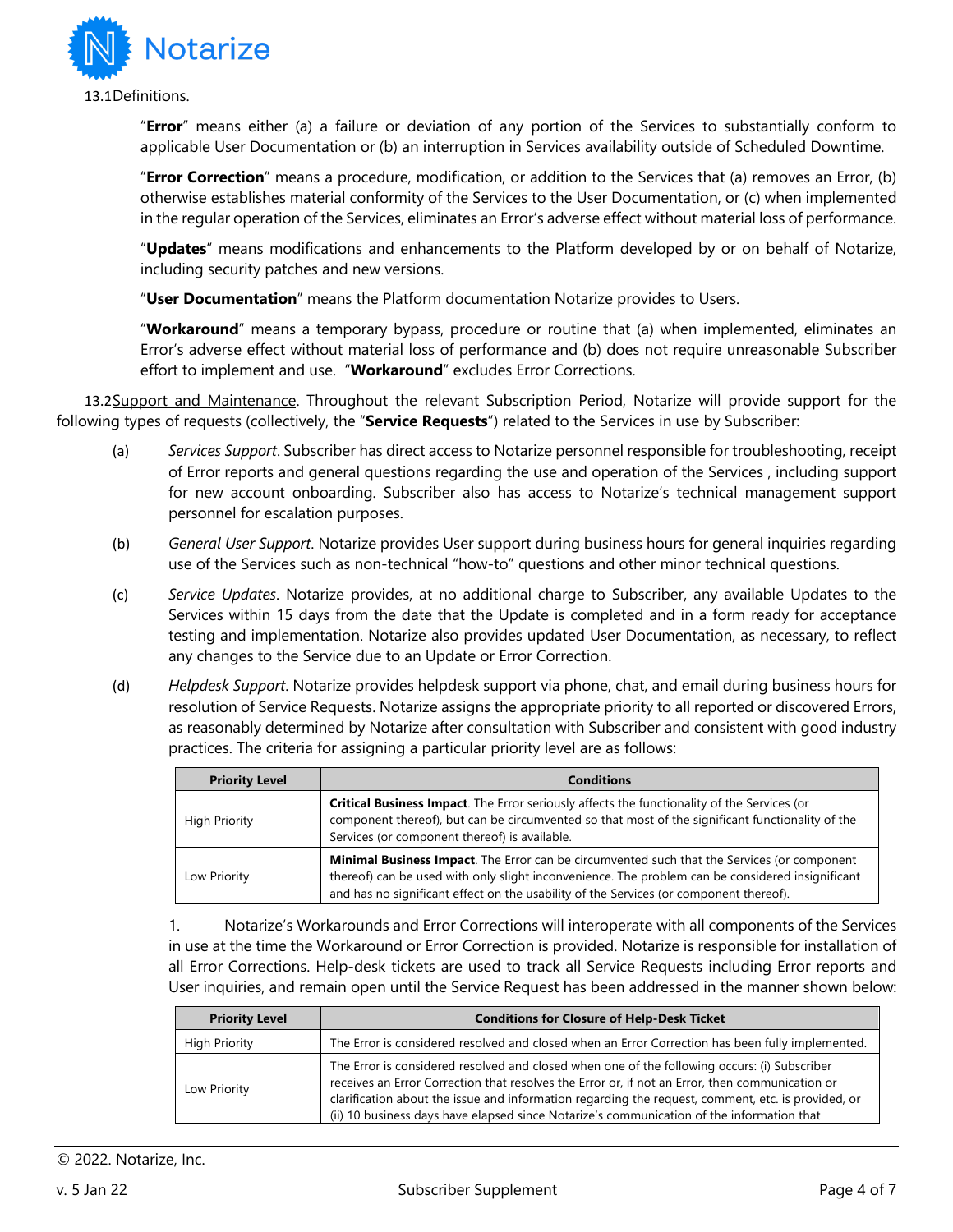

Notarize reasonably believes will resolve the Error (communicated by email to Subscriber's designated contact for such Error), and Subscriber has not responded to Notarize. The Error can be reopened later if it has not been resolved.

- (e) *Subscriber's Responsibilities*.
	- (i) Before submitting a Service Request, Subscriber will first review all support information available on the Platform and in the User Documentation. If a Service Request could have been resolved through reasonable review of User Documentation, Notarize is not obligated to respond, other than referring Subscriber to the User Documentation.
	- (ii) If Notarize cannot reproduce an Error based on Error report information, Notarize may request temporary login access to the Services to identify the Error ("**Temporary Remote Access**") and Subscriber will use commercially reasonable efforts to make such Temporary Remote Access available, subject to Subscriber's reasonable access policies and controls. Notarize is responsible for all costs associated with Temporary Remote Access.

13.3Subscriber Charges. Notarize may charge Subscriber, as Fees for Professional Services, for resolution of any Service Requests required due to problems, Errors, or inquiries caused by Subscriber, issues with the User Data or User Systems, or Service Requests that are not covered under the Agreement. Notarize may also offer additional support and training to Subscriber under separate mutually-agreed terms.

#### **14. Service Level Availability.**

14.1 Availability of Error Correction Services. Notarize will acknowledge Subscriber's Service Request, and respond to and resolve any applicable Error, within the timeframe for the priority level of the Error as listed below. Notarize will endeavor to meet the acknowledgment time and provision of Error Corrections and Workarounds in the timeframes listed below. If Notarize determines that it will not be able to remedy the reported Error within the relevant timeframe, Notarize will increase resources appropriately, continue its corrective efforts and, in the case of High Priority Errors, advise Subscriber at least every 2 hours of the status of its efforts and the expected timing of Error Correction or Workaround delivery.

| <b>Error Priority</b> | <b>Acknowledgment Time</b><br>(During Business Hours) | <b>Provision of Error Correction or Workaround</b>                                                                                                                                                                               | If Workaround is<br>provided, Maximum<br><b>Timeframe for Provision</b><br>of Error Correction |
|-----------------------|-------------------------------------------------------|----------------------------------------------------------------------------------------------------------------------------------------------------------------------------------------------------------------------------------|------------------------------------------------------------------------------------------------|
| <b>High Priority</b>  | 1 hour                                                | Full-time attention (24/7) to the Error until an Error Correction is<br>implemented or a fully functional Workaround is provided to the<br>reasonable satisfaction of Subscriber.                                                |                                                                                                |
|                       |                                                       | Target timeframe for provision of an Error Correction or Workaround:<br>1 hour after acknowledgment.<br>Maximum timeframe for provision of an Error Correction or<br>Workaround after acknowledgment: 24 hours.                  | 2 days                                                                                         |
| Low Priority          | 8 business hours                                      | Target timeframe for provision of an Error Correction or Workaround:<br>7 business hours after acknowledgment.<br>Maximum timeframe for provision of an Error Correction or<br>Workaround after acknowledgment: 7 business days. | 10 days                                                                                        |

Subscriber acknowledge that these timeframes are estimates only, and Notarize's failure to meet a target timeframe is not a material breach of the Agreement, nor does it give rise to any additional Subscriber remedies.

14.2NOD Service Availability. If a Subscriber purchases NOD Services, Notarize will provide a credit for NOD Availability Downtime (the "**NOD Downtime Credit**"), applied as a percentage of Subscriber's invoice for the calendar month, and calculated as shown below:

(a) *NOD Notary Downtime*. NOD Notaries will be available to provide NOD Services during Notarize's business hours. Except as provided in Section 14.5 (Exceptions), each hour that NOD Notaries are not available to provide NOD Services during Notarize's business hours is "**NOD Notary Downtime**".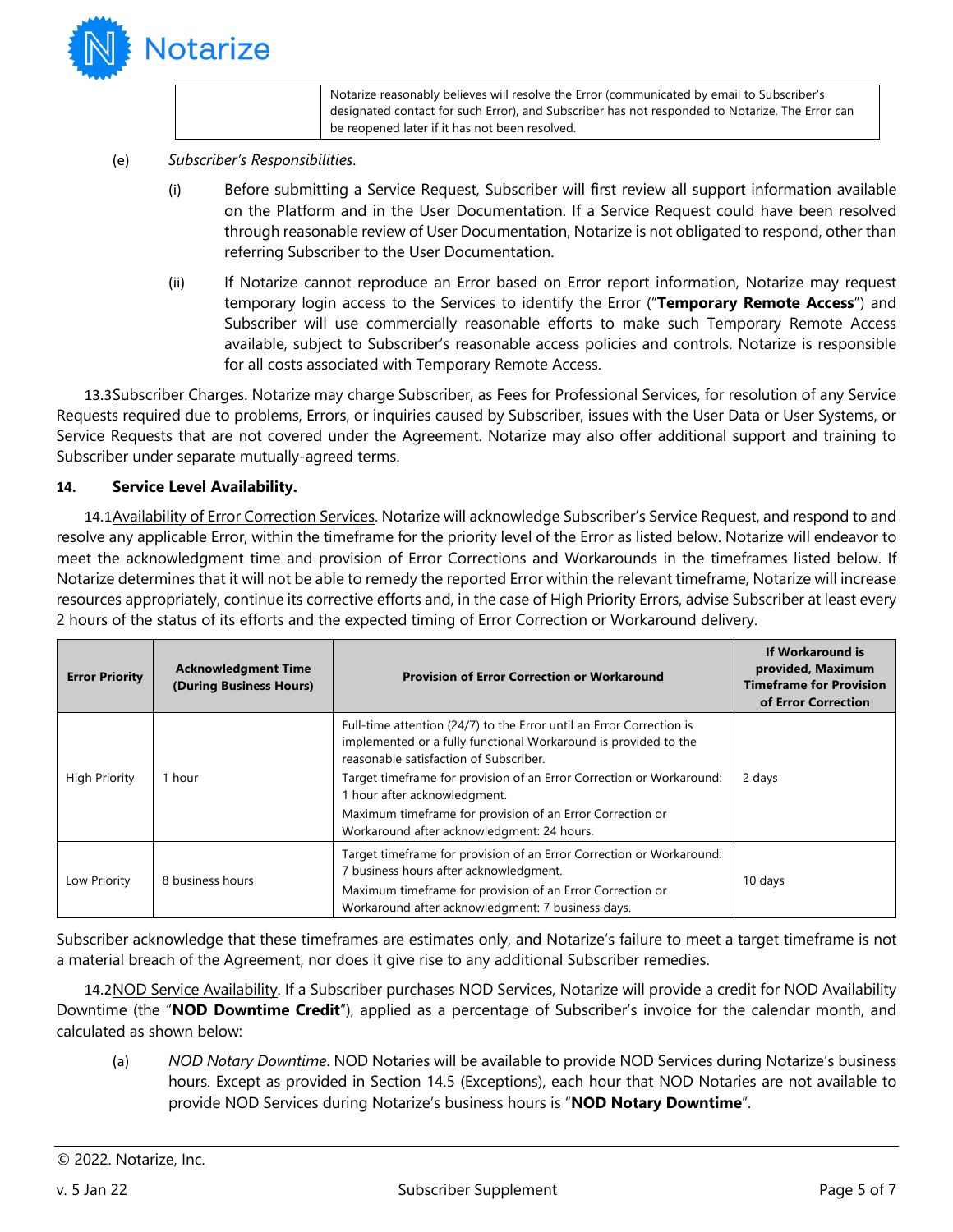

- (b) *Transaction Availability Downtime*. Except as provided in Section 14.5 (Exceptions), if the number of hours between: (i) the time when Notarize receives a Transaction and (ii) the earliest time that a Transaction could have been initiated with an NOD Notary exceeds 4 hours, then that additional time (i.e., in excess of 4 hours) is "**Transaction Availability Downtime**". The NOD Notary Downtime and the Transaction Availability Downtime are collectively "**NOD Availability Downtime**".
	- **2. Cumulative NOD Availability Downtime** (in a given calendar month as measured by Notarize monitoring systems, converted to minutes) **3. NOD Downtime Credit** 4. Up to 240 minutes and the state of the S. No NOD Downtime Credit 6. 241-360 minutes 7. 1 % 8. 361-480 minutes 8. 2012 12:00 12:00 12:00 12:00 12:00 12:00 12:00 12:00 12:00 12:00 12:00 12:00 12:00 12:00 12:00 12:00 12:00 12:00 12:00 12:00 12:00 12:00 12:00 12:00 12:00 12:00 12:00 12:00 12:00 12:00 12:00 12:00 12: 10. 481-600 minutes 11. 5 % 12. 601 minutes or greater 13. 7%
- (c) *Remedies*. The NOD Downtime Credit is calculated as:

(d) *Transaction Volume*. Notarize structures Services on the basis of reasonable projections of Transaction volume. If an unanticipated spike in Transaction volume occurs, Notarize may in its reasonable judgment postpone (or decline) a Transaction.

14.3[Platform Availability. For any Platform Downtime resulting from Platform availability issues, Notarize shall provide a credit (the "**Platform Downtime Credit**"), applied as a percentage of a Subscriber's invoice for the calendar month, and calculated as shown below:

- (a) *Platform Downtime*. Except as provided in Section 14.5 (Exceptions), each hour that the Platform is not available for access by Subscribers is "**Platform Downtime**".
- (b) *Platform Availability Percentage.*

The "**Platform Availability Percentage**" equals  $\frac{total~hours~in~a~month-Platform~Downtime}{total~hours~in~a~month} * 100$ 

(c) *Remedies for Downtime*. Each Platform Downtime Credit is calculated as set forth in the table below:

| <b>Platform Availability Percentage</b><br>14.<br>(in a given calendar month as measured by<br>Notarize monitoring systems) | <b>Platform</b><br>15.<br><b>Downtime</b><br><b>Credit</b> |
|-----------------------------------------------------------------------------------------------------------------------------|------------------------------------------------------------|
| 16. [99.5% or higher]                                                                                                       | 17. [No Platform Downtime<br>Credit]                       |
| 18. [97% - 99.5%]                                                                                                           | 19. [1 %]                                                  |
| $20.$ [95% - 97%]                                                                                                           | 21. [3%]                                                   |
| $22.$ [93% - 95%]                                                                                                           | $23.$ [5 %]                                                |
| 24. [Below 93%]                                                                                                             | 25. [7 %]                                                  |

14.4Sole Remedy. The NOD Downtime Credit and Platform Downtime Credits described in Sections 14.2 (NOD Service Availability) and 14.3 (Platform Availability) are Subscriber's sole and exclusive remedies for any Service or Platform unavailability, degradation, or inoperability.

14.5Exceptions. Platform Downtime and NOD Availability Downtime do not include any Service or Platform unavailability, degradation or inoperability attributable to any of the following issues ("**Exceptions**"):

(a) Breach of the Agreement or misuse of the Services or the Platform;